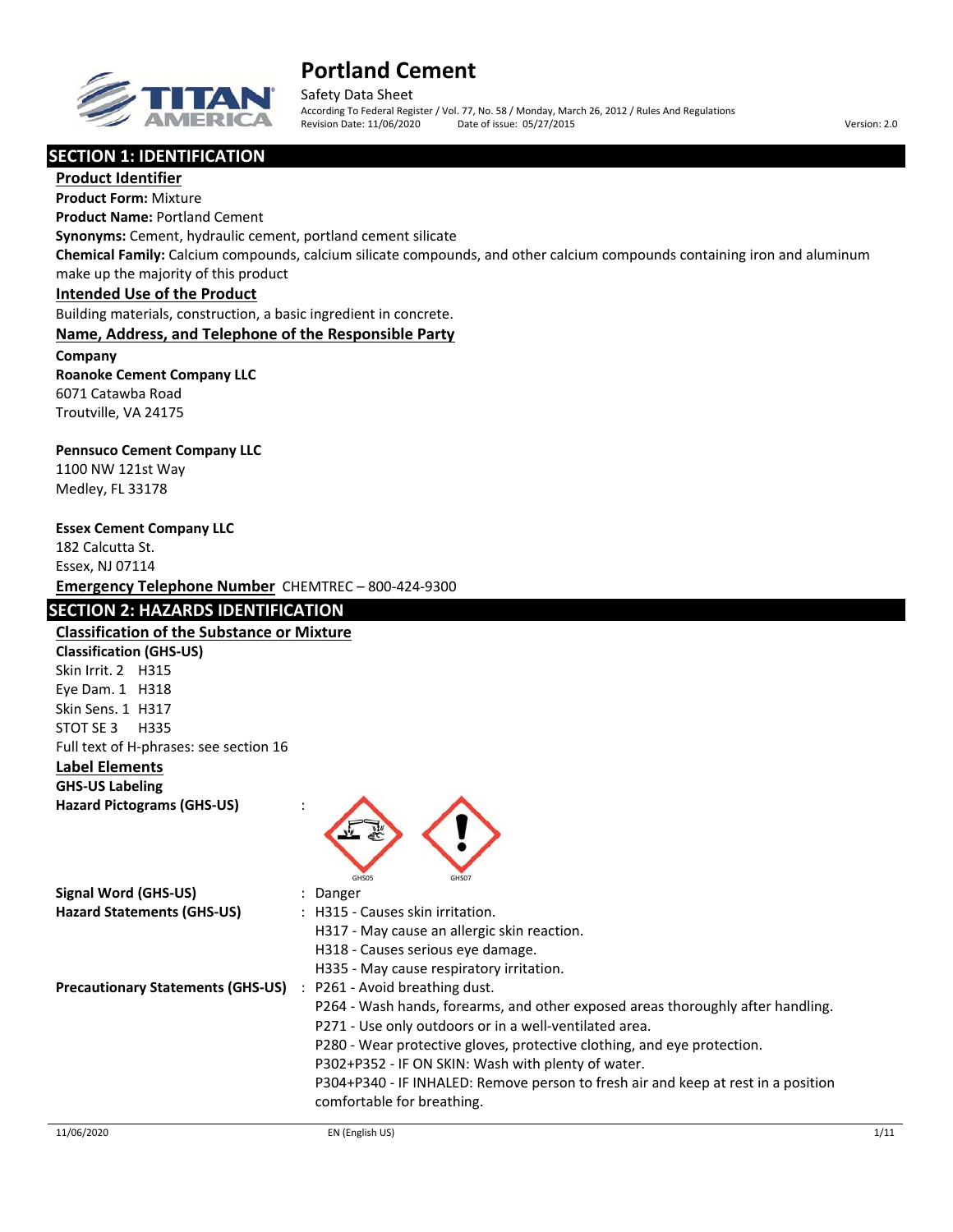Safety Data Sheet According To Federal Register / Vol. 77, No. 58 / Monday, March 26, 2012 / Rules And Regulations

> P305+P351+P338 ‐ If in eyes: Rinse cautiously with water for several minutes. Remove contact lenses, if present and easy to do. Continue rinsing. P310 ‐ Immediately call a poison center or doctor. P321 - Specific treatment (see section 4 on this SDS). P333+P313 ‐ If skin irritation or rash occurs: Get medical advice/attention. P362+P364 ‐ Take off contaminated clothing and wash it before reuse.

P501 - Dispose of contents/container in accordance with local, regional, national, territorial, provincial, and international regulations.

## **Other Hazards**

**Mixture**

Exposure may aggravate those with pre‐existing eye, skin, or respiratory conditions. Symptoms will include progressively more difficult breathing, cough, fever, and weight loss. Product becomes alkaline when exposed to moisture or water. Exposure can cause chemical burns, or severe irritation of the mucous membranes, skin, eyes, and other exposed areas.

### **Unknown Acute Toxicity (GHS‐US)** Not available

# **SECTION 3: COMPOSITION/INFORMATION ON INGREDIENTS**

| .                           |                           |         |
|-----------------------------|---------------------------|---------|
| <b>Name</b>                 | <b>Product Identifier</b> | % (w/w) |
| Cement, portland, chemicals | (CAS No) 65997-15-1       | 100     |
| <b>Contains (Name)</b>      | <b>Product Identifier</b> | % (w/w) |
| Gypsum (Ca(SO4).2H2O)       | (CAS No) 13397-24-5       | $2 - 6$ |
| Limestone                   | (CAS No) 1317-65-3        | $0 - 5$ |
| Calcium oxide               | (CAS No) 1305-78-8        | $0 - 5$ |

Full text of H‐phrases: see section 16

\*The specific chemical identity and/or exact percentage of composition have been withheld as a trade secret within the meaning of the OSHA Hazard Communication Standard [29 CFR 1910.1200].

\*\*A range of concentration as prescribed by Controlled Products Regulations has been used where necessary, due to varying composition.

\*\*\*More than one of the ranges of concentration prescribed by Controlled Products Regulations has been used where necessary, due to varying composition.

\*\*\*\*Hexavalent chromium is included due to dermal sensitivity associated with the component.

Quartz (CAS No) 14808‐60‐7 (CAS No) 14808‐60‐7 (CAS No) 14808‐60‐7 (CAS No) 14808‐60‐7 (CAS No) 14808‐60‐7 (CAS No Chromium, ion (Cr 6+) (CAS No) 18540‐29‐9 < 0.05

# **SECTION 4: FIRST AID MEASURES**

# **Description of First Aid Measures**

**General:** Never give anything by mouth to an unconscious person. If you feel unwell, seek medical advice (show the label if possible). **Inhalation:** Inhalation of large amounts of portland cement requires immediate medical attention. Remove to fresh air and keep at rest in a position comfortable for breathing. Obtain medical attention if breathing difficulty persists.

**Skin Contact:** Heavy exposure to portland cement dust, wet concrete or associated water requires prompt attention. Remove contaminated clothing. Gently wash with plenty of soap and water followed by rinsing with water for at least 15 minutes. Seek medical attention immediately. Wash contaminated clothing before reuse.

**Eye Contact:** Rinse cautiously with water for several minutes. Remove contact lenses, if present and easy to do. Continue rinsing for at least 60 minutes. Seek medical attention immediately.

**Ingestion:** Do not induce vomiting. Rinse mouth. Seek medical attention if any problems arise.

# **Most Important Symptoms and Effects Both Acute and Delayed**

**General:** Causes serious eye damage. May cause an allergic skin reaction. Causes skin irritation. May cause respiratory irritation. **Inhalation:** May cause respiratory irritation.

**Skin Contact:** May cause an allergic skin reaction. Causes skin irritation. Symptoms may include: Redness, pain, swelling, itching, burning, dryness, and dermatitis.

**Eye Contact:** Causes serious eye damage. Symptoms may include: Redness. Pain. Blurred vision. Severe burns. **Ingestion:** Ingestion is likely to be harmful or have adverse effects.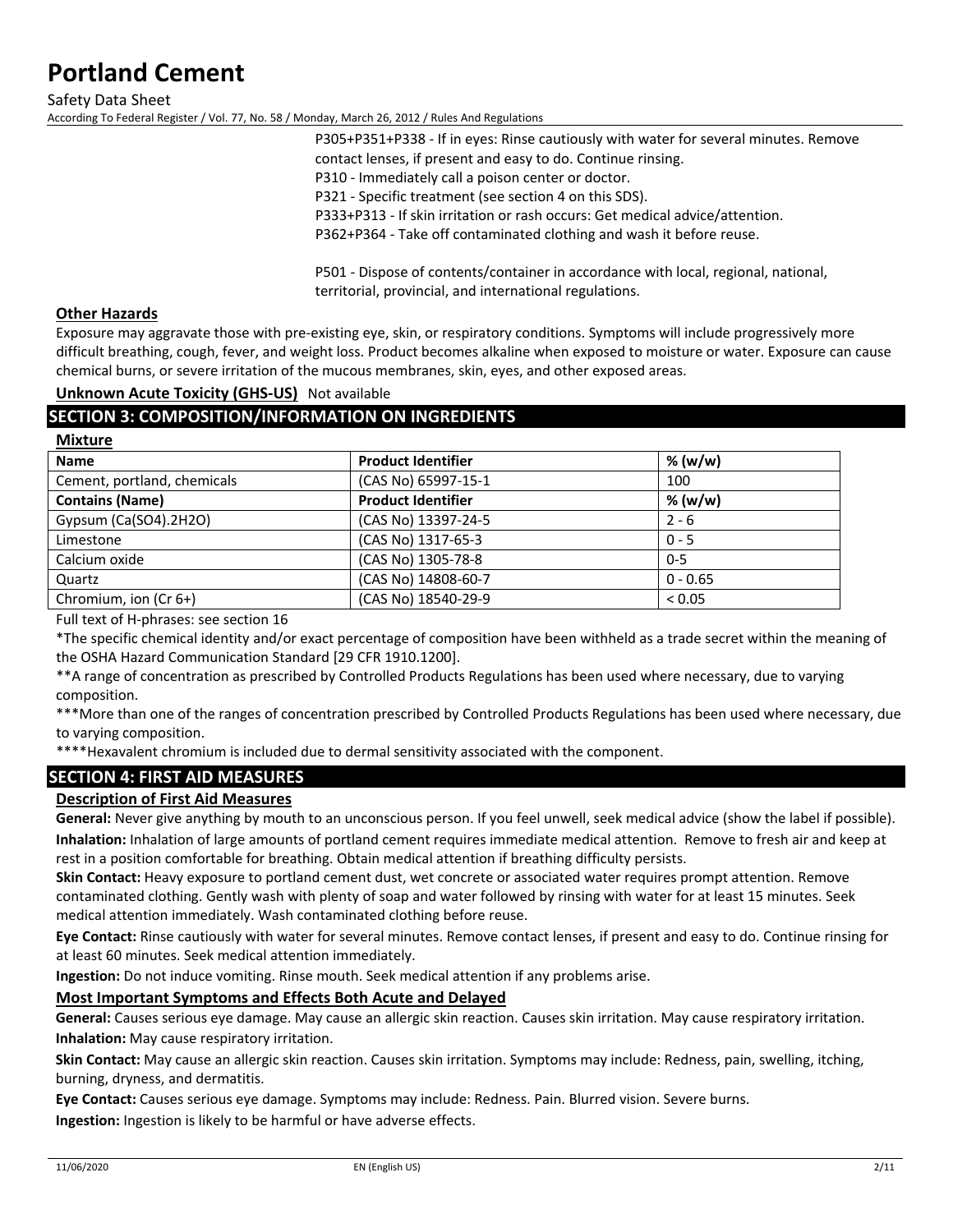Safety Data Sheet

According To Federal Register / Vol. 77, No. 58 / Monday, March 26, 2012 / Rules And Regulations

**Chronic Symptoms:** Repeated or prolonged inhalation of dust may lead to chronic respiratory irritation. If sensitized to hexavalent chromium, a severe allergic dermal reaction may occur when subsequently exposed to very low levels.

### **Indication of Any Immediate Medical Attention and Special Treatment Needed**

If you feel unwell, seek medical advice (show the label where possible).

## **SECTION 5: FIRE‐FIGHTING MEASURES**

#### **Extinguishing Media**

**Suitable Extinguishing Media:** No fire hazard present for this material.

**Unsuitable Extinguishing Media:** No fire hazard present for this material.

#### **Special Hazards Arising From the Substance or Mixture**

**Fire Hazard:** Not flammable.

**Explosion Hazard:** Product is not explosive.

**Reactivity:** Reacts slowly with water forming hydrated compounds, releasing heat and producing a strong alkaline

solution until reaction is substantially complete.

#### **Advice for Firefighters**

**Precautionary Measures Fire:** No fire hazard present for this material.

**Firefighting Instructions:** No fire hazard present for this material.

**Protection During Firefighting:** Do not enter fire area without proper protective equipment, including respiratory protection.

**Hazardous Combustion Products**: carbon dioxide, carbon monoxide, sulfur oxides and metal oxide/oxides

**Other Information:** Refer to Section 9 for flammability properties.

**Reference to Other Sections**

Refer to section 9 for flammability properties.

### **SECTION 6: ACCIDENTAL RELEASE MEASURES**

#### **Personal Precautions, Protective Equipment and Emergency Procedures**

**General Measures:** Do not breathe dust.

**For Non‐Emergency Personnel**

**Protective Equipment:** Use appropriate personal protection equipment (PPE).

**Emergency Procedures:** Evacuate unnecessary personnel.

**For Emergency Personnel**

**Protective Equipment:** Equip cleanup crew with proper protection.

**Emergency Procedures:** Stop spill if safe to do so. Ventilate area.

**Environmental Precautions** : Avoid dispersal of spilled material and runoff and contact with soil, waterways, drains and sewers. Inform the relevant authorities if the product has entered the environment, including waterways, soil or air. Materials can enter waterways through drainage systems.

#### **Methods and Material for Containment and Cleaning Up**

**For Containment:** Contain and collect as any solid.

**Methods for Cleaning Up:** Clean up spills immediately and dispose of waste safely. Spills should be contained with mechanical barriers. Transfer spilled material to a suitable container for disposal. Contact competent authorities after a spill. Utilize a dust suppressant when removing mechanically. Avoid generation of dust during clean-up of spills.

#### **Reference to Other Sections**

See Heading 8. Exposure controls and personal protection. For further information refer to section 13.

## **SECTION 7: HANDLING AND STORAGE**

#### **Precautions for Safe Handling**

**Additional Hazards When Processed:** Do not breathe dust.

**Hygiene Measures:** Handle in accordance with good industrial hygiene and safety procedures. Wash hands and other exposed areas with mild soap and water before eating, drinking or smoking and when leaving work.

#### **Conditions for Safe Storage, Including Any Incompatibilities**

**Technical Measures:** Comply with applicable regulations. Good housekeeping is needed during storage, transfer, handling, and use of this material to avoid excessive dust accumulation.

**Storage Conditions:** Store in a dry and well‐ventilated place. Keep container closed when not in use. Keep/Store away from incompatible materials. Store away from oxidizers, combustible materials, and all ignition sources.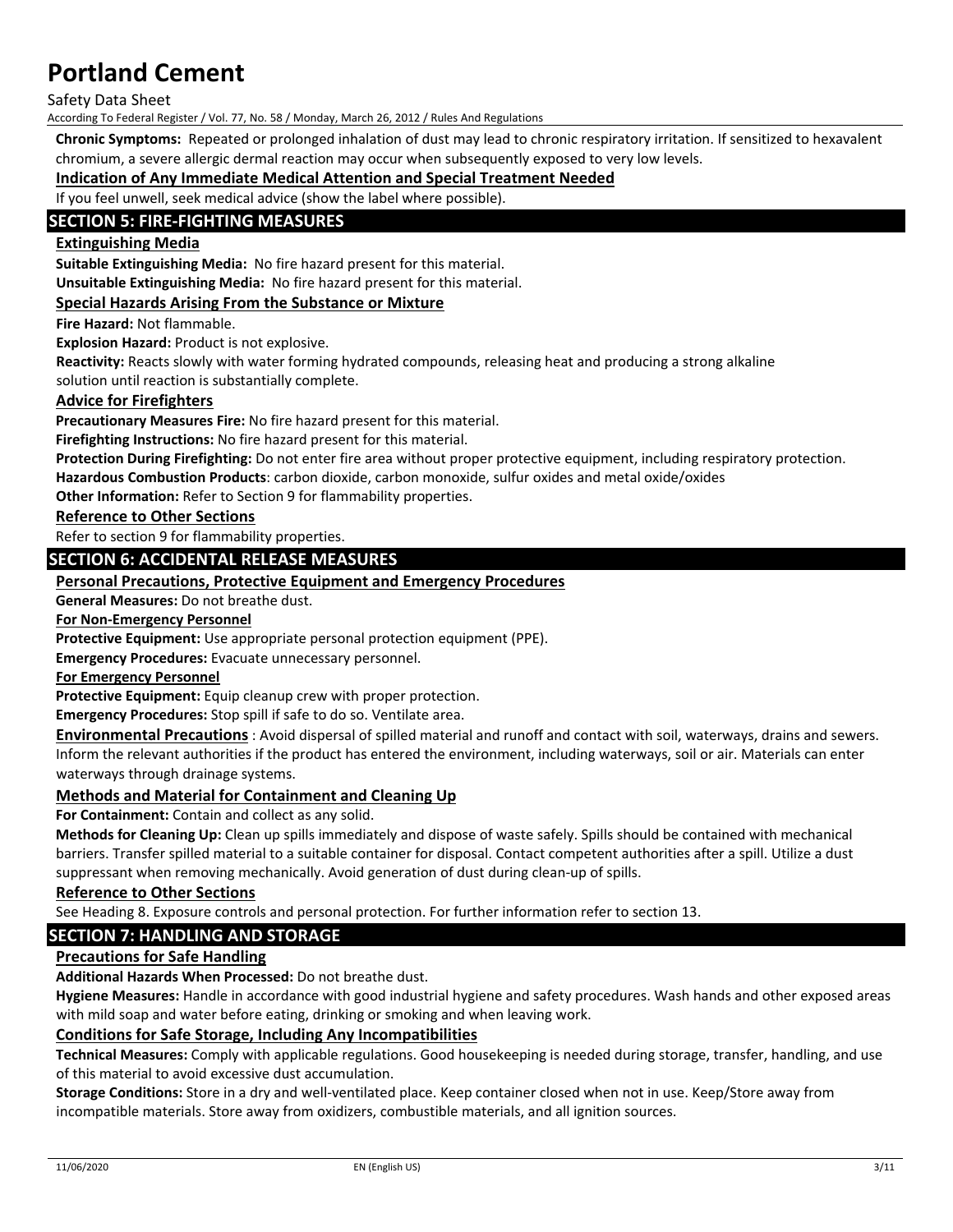#### Safety Data Sheet

According To Federal Register / Vol. 77, No. 58 / Monday, March 26, 2012 / Rules And Regulations

**Incompatible Materials:** Strong acids. Strong bases. Strong oxidizers. Wet cement is alkaline and is incompatible with acids, ammonium salts and aluminum metal. Cement dissolves in hydrofluoric acid, producing corrosive silicon tetrafluoride gas. Cement reacts with water to form silicates and calcium hydroxide. Silicates react with powerful oxidizers such as fluorine, boron trifluoride, chlorine trifluoride, manganese trifluoride, and oxygen difluoride.

#### **Specific End Use(s)**

Building materials, construction, a basic ingredient in concrete.

# **SECTION 8: EXPOSURE CONTROLS/PERSONAL PROTECTION**

# **Control Parameters**

For substances listed in section 3 that are not listed here, there are no established Exposure limits from the manufacturer, supplier, importer, or the appropriate advisory agency including: ACGIH (TLV), NIOSH (REL), OSHA (PEL), Canadian provincial governments, or the Mexican government

| Cement, portland, chemicals (65997-15-1) |                                      |                                                                                       |
|------------------------------------------|--------------------------------------|---------------------------------------------------------------------------------------|
| <b>Mexico</b>                            | OEL TWA (mg/m <sup>3</sup> )         | $10 \text{ mg/m}^3$                                                                   |
| <b>Mexico</b>                            | OEL STEL (mg/m <sup>3</sup> )        | $20 \text{ mg/m}^3$                                                                   |
| <b>USA ACGIH</b>                         | ACGIH TWA (mg/m <sup>3</sup> )       | 1 mg/m <sup>3</sup> (particulate matter containing no asbestos and                    |
|                                          |                                      | <1% crystalline silica, respirable fraction)                                          |
| <b>USA ACGIH</b>                         | <b>ACGIH chemical category</b>       | Not Classifiable as a Human Carcinogen                                                |
| <b>USA OSHA</b>                          | OSHA PEL (TWA) (mg/m <sup>3</sup> )  | 15 mg/m <sup>3</sup> (total dust)                                                     |
|                                          |                                      | 5 mg/m <sup>3</sup> (respirable fraction)                                             |
| <b>USA NIOSH</b>                         | NIOSH REL (TWA) (mg/m <sup>3</sup> ) | 10 mg/m <sup>3</sup> (total dust)                                                     |
|                                          |                                      | 5 mg/m <sup>3</sup> (respirable dust)                                                 |
| <b>USA IDLH</b>                          | US IDLH (mg/m <sup>3</sup> )         | 5000 mg/m <sup>3</sup>                                                                |
| Alberta                                  | OEL TWA (mg/m <sup>3</sup> )         | 10 mg/m $\frac{1}{3}$                                                                 |
| <b>British Columbia</b>                  | OEL TWA (mg/m <sup>3</sup> )         | 10 mg/m <sup>3</sup> (total particulate matter containing no Asbestos                 |
|                                          |                                      | and <1% Crystalline silica-total particulate)                                         |
|                                          |                                      | 3 mg/m <sup>3</sup> (particulate matter containing no Asbestos and                    |
|                                          |                                      | <1% Crystalline silica-respirable particulate)                                        |
| <b>Manitoba</b>                          | OEL TWA (mg/m <sup>3</sup> )         | 1 mg/m <sup>3</sup> (particulate matter containing no Asbestos and                    |
|                                          |                                      | <1% Crystalline silica-respirable fraction)                                           |
| <b>New Brunswick</b>                     | OEL TWA (mg/m <sup>3</sup> )         | 10 mg/m <sup>3</sup> (particulate matter containing no Asbestos and                   |
|                                          |                                      | <1% Crystalline silica)                                                               |
| <b>Newfoundland &amp; Labrador</b>       | OEL TWA (mg/m <sup>3</sup> )         | 1 mg/m <sup>3</sup> (particulate matter containing no Asbestos and                    |
|                                          |                                      | <1% Crystalline silica-respirable fraction)                                           |
| <b>Nova Scotia</b>                       | OEL TWA (mg/m <sup>3</sup> )         | 1 mg/m <sup>3</sup> (particulate matter containing no Asbestos and                    |
|                                          |                                      | <1% Crystalline silica-respirable fraction)                                           |
| <b>Nunavut</b>                           | OEL TWA (mg/m <sup>3</sup> )         | 5 mg/m <sup>3</sup> (respirable mass)                                                 |
|                                          |                                      | 10 mg/m <sup>3</sup> (total mass)                                                     |
| <b>Northwest Territories</b>             | OEL TWA (mg/m <sup>3</sup> )         | 5 mg/m <sup>3</sup> (respirable mass)                                                 |
|                                          |                                      | 10 mg/m <sup>3</sup> (total mass)                                                     |
| Ontario                                  | OEL TWA (mg/m <sup>3</sup> )         | 1 mg/m <sup>3</sup> (containing no Asbestos and <1% Crystalline<br>silica-respirable) |
| <b>Prince Edward Island</b>              | OEL TWA (mg/m <sup>3</sup> )         | 1 mg/m <sup>3</sup> (particulate matter containing no Asbestos and                    |
|                                          |                                      | <1% Crystalline silica-respirable fraction)                                           |
| Québec                                   | VEMP ( $mg/m3$ )                     | 10 mg/m <sup>3</sup> (containing no Asbestos and <1% Crystalline                      |
|                                          |                                      | silica-total dust)                                                                    |
|                                          |                                      | 5 mg/m <sup>3</sup> (containing no Asbestos and <1% Crystalline                       |
|                                          |                                      | silica-respirable dust)                                                               |
| Saskatchewan                             | OEL STEL (mg/m <sup>3</sup> )        | $20$ mg/m <sup>3</sup>                                                                |
| Saskatchewan                             | OEL TWA (mg/m <sup>3</sup> )         | $10 \text{ mg/m}^3$                                                                   |
| Yukon                                    | OEL STEL (mg/m <sup>3</sup> )        | $20$ mg/m <sup>3</sup>                                                                |
| Yukon                                    | OEL TWA (mg/m <sup>3</sup> )         | 30 mppcf                                                                              |
|                                          |                                      | $10 \text{ mg/m}^3$                                                                   |
|                                          |                                      |                                                                                       |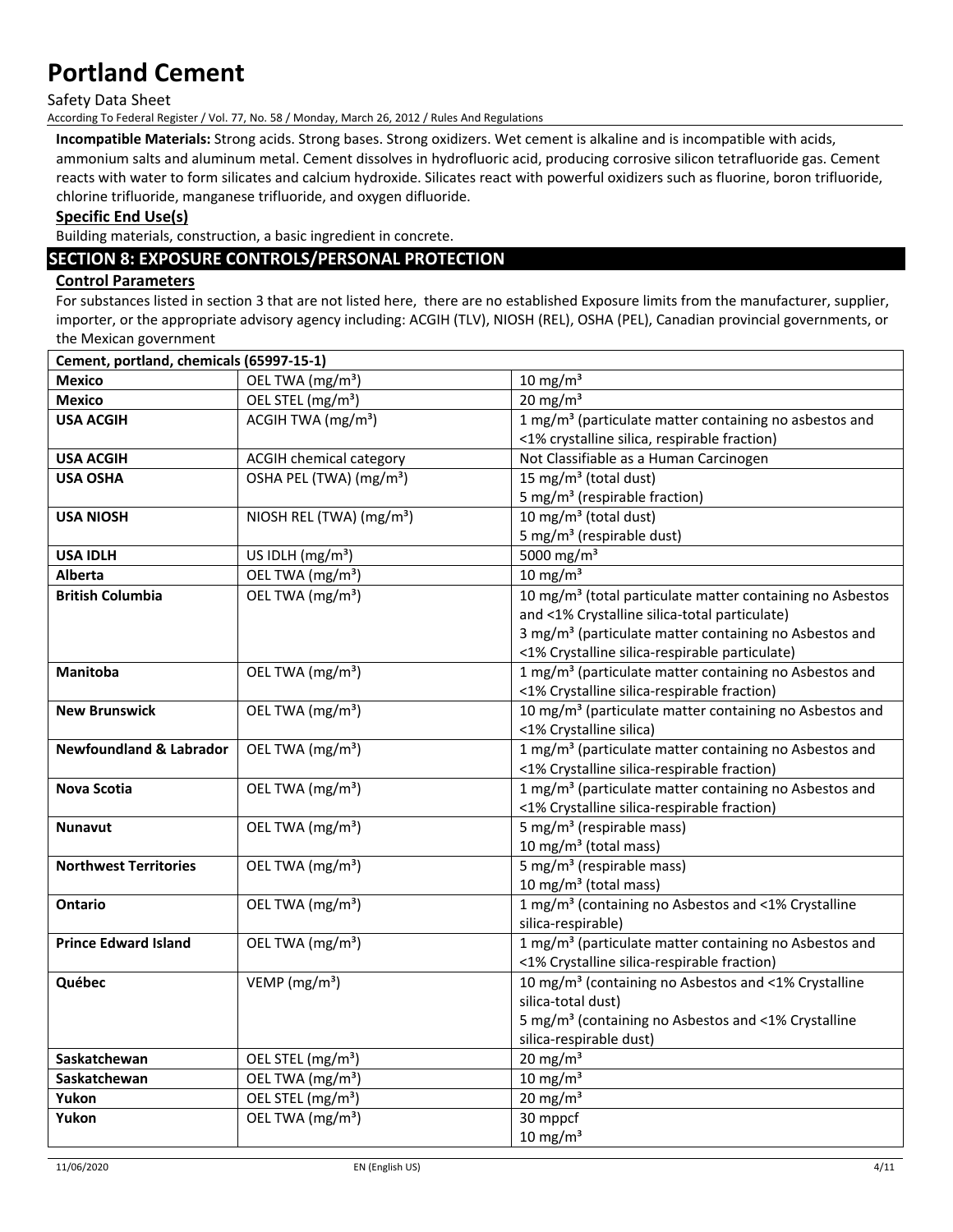Safety Data Sheet

According To Federal Register / Vol. 77, No. 58 / Monday, March 26, 2012 / Rules And Regulations

| Limestone (1317-65-3)              |                                      |                                                                     |
|------------------------------------|--------------------------------------|---------------------------------------------------------------------|
| <b>Mexico</b>                      | OEL TWA (mg/m <sup>3</sup> )         | 10 mg/m $\frac{3}{3}$                                               |
| <b>Mexico</b>                      | OEL STEL (mg/m <sup>3</sup> )        | $20 \text{ mg/m}^3$                                                 |
| <b>USA OSHA</b>                    | OSHA PEL (TWA) (mg/m <sup>3</sup> )  | 15 mg/m <sup>3</sup> (total dust)                                   |
|                                    |                                      | 5 mg/m <sup>3</sup> (respirable fraction)                           |
| <b>USA NIOSH</b>                   | NIOSH REL (TWA) (mg/m <sup>3</sup> ) | 10 mg/m <sup>3</sup> (total dust)                                   |
|                                    |                                      | 5 mg/m <sup>3</sup> (respirable dust)                               |
| Alberta                            | OEL TWA (mg/m <sup>3</sup> )         | $10 \text{ mg/m}^3$                                                 |
| <b>British Columbia</b>            | OEL STEL (mg/m <sup>3</sup> )        | 20 mg/m <sup>3</sup> (total dust)                                   |
| <b>British Columbia</b>            | OEL TWA (mg/m <sup>3</sup> )         | 10 mg/m <sup>3</sup> (total dust)                                   |
|                                    |                                      | 3 mg/m <sup>3</sup> (respirable fraction)                           |
| <b>New Brunswick</b>               | OEL TWA (mg/m <sup>3</sup> )         | 10 mg/m <sup>3</sup> (particulate matter containing no Asbestos and |
|                                    |                                      | <1% Crystalline silica)                                             |
| <b>Nunavut</b>                     | OEL TWA (mg/m <sup>3</sup> )         | 5 mg/m <sup>3</sup> (respirable mass)                               |
|                                    |                                      | 10 mg/m <sup>3</sup> (total mass)                                   |
| <b>Northwest Territories</b>       | OEL TWA (mg/m <sup>3</sup> )         | 5 mg/m <sup>3</sup> (respirable mass)                               |
|                                    |                                      | 10 mg/m <sup>3</sup> (total mass)                                   |
| Québec                             | VEMP ( $mg/m3$ )                     | 10 mg/m <sup>3</sup> (Limestone, containing no Asbestos and <1%     |
|                                    |                                      | Crystalline silica-total dust)                                      |
| Saskatchewan                       | OEL STEL (mg/m <sup>3</sup> )        | $20 \text{ mg/m}^3$                                                 |
| Saskatchewan                       | OEL TWA (mg/m <sup>3</sup> )         | $10 \text{ mg/m}^3$                                                 |
| Yukon                              | OEL STEL (mg/m <sup>3</sup> )        | $20 \text{ mg/m}^3$                                                 |
| Yukon                              | OEL TWA (mg/m <sup>3</sup> )         | 30 mppcf                                                            |
|                                    |                                      | $10 \text{ mg/m}^3$                                                 |
| Gypsum (Ca(SO4).2H2O) (13397-24-5) |                                      |                                                                     |
| <b>Mexico</b>                      | OEL TWA (mg/m <sup>3</sup> )         | 10 mg/m <sup>3</sup> (inhalable fraction)                           |
| <b>USA ACGIH</b>                   | ACGIH TWA (mg/m <sup>3</sup> )       | 10 mg/m <sup>3</sup> (inhalable fraction)                           |
| <b>USA OSHA</b>                    | OSHA PEL (TWA) (mg/m <sup>3</sup> )  | 15 mg/m <sup>3</sup> (total dust)                                   |
|                                    |                                      | 5 mg/m <sup>3</sup> (respirable fraction)                           |
| <b>USA NIOSH</b>                   | NIOSH REL (TWA) (mg/m <sup>3</sup> ) | 10 mg/m <sup>3</sup> (total dust)                                   |
| Alberta                            | OEL TWA (mg/m <sup>3</sup> )         | 5 mg/m <sup>3</sup> (respirable dust)<br>$10 \text{ mg/m}^3$        |
| <b>British Columbia</b>            | OEL STEL (mg/m <sup>3</sup> )        | 20 mg/m <sup>3</sup> (total dust)                                   |
| <b>British Columbia</b>            | OEL TWA (mg/m <sup>3</sup> )         | 10 mg/m <sup>3</sup> (total dust)                                   |
|                                    |                                      | 3 mg/m <sup>3</sup> (respirable fraction)                           |
| Manitoba                           | OEL TWA (mg/m <sup>3</sup> )         | 10 mg/m <sup>3</sup> (inhalable fraction)                           |
| <b>Newfoundland &amp; Labrador</b> | OEL TWA (mg/m <sup>3</sup> )         | 10 mg/m <sup>3</sup> (inhalable fraction)                           |
| <b>Nova Scotia</b>                 | OEL TWA (mg/m <sup>3</sup> )         | 10 mg/m <sup>3</sup> (inhalable fraction)                           |
| <b>Nunavut</b>                     | OEL TWA (mg/m <sup>3</sup> )         | 5 mg/m <sup>3</sup> (respirable mass)                               |
|                                    |                                      | 10 mg/m <sup>3</sup> (total mass)                                   |
| <b>Northwest Territories</b>       | OEL TWA (mg/m <sup>3</sup> )         | 5 mg/m <sup>3</sup> (respirable mass)                               |
|                                    |                                      | 10 mg/m <sup>3</sup> (total mass)                                   |
| Ontario                            | OEL TWA (mg/m <sup>3</sup> )         | 10 mg/m <sup>3</sup> (inhalable)                                    |
| <b>Prince Edward Island</b>        | OEL TWA (mg/m <sup>3</sup> )         | 10 mg/m <sup>3</sup> (inhalable fraction)                           |
| Québec                             | VEMP ( $mg/m3$ )                     | 10 mg/m <sup>3</sup> (containing no Asbestos and <1% Crystalline    |
|                                    |                                      | silica-total dust)                                                  |
|                                    |                                      | 5 mg/m <sup>3</sup> (containing no Asbestos and <1% Crystalline     |
|                                    |                                      | silica-respirable dust)                                             |
| Saskatchewan                       | OEL STEL (mg/m <sup>3</sup> )        | $20 \text{ mg/m}^3$                                                 |
| Saskatchewan                       | OEL TWA (mg/m <sup>3</sup> )         | $10 \text{ mg/m}^3$                                                 |
| Yukon                              | OEL STEL (mg/m <sup>3</sup> )        | $20 \text{ mg/m}^3$                                                 |
| Yukon                              | OEL TWA (mg/m <sup>3</sup> )         | 30 mppcf                                                            |
|                                    |                                      |                                                                     |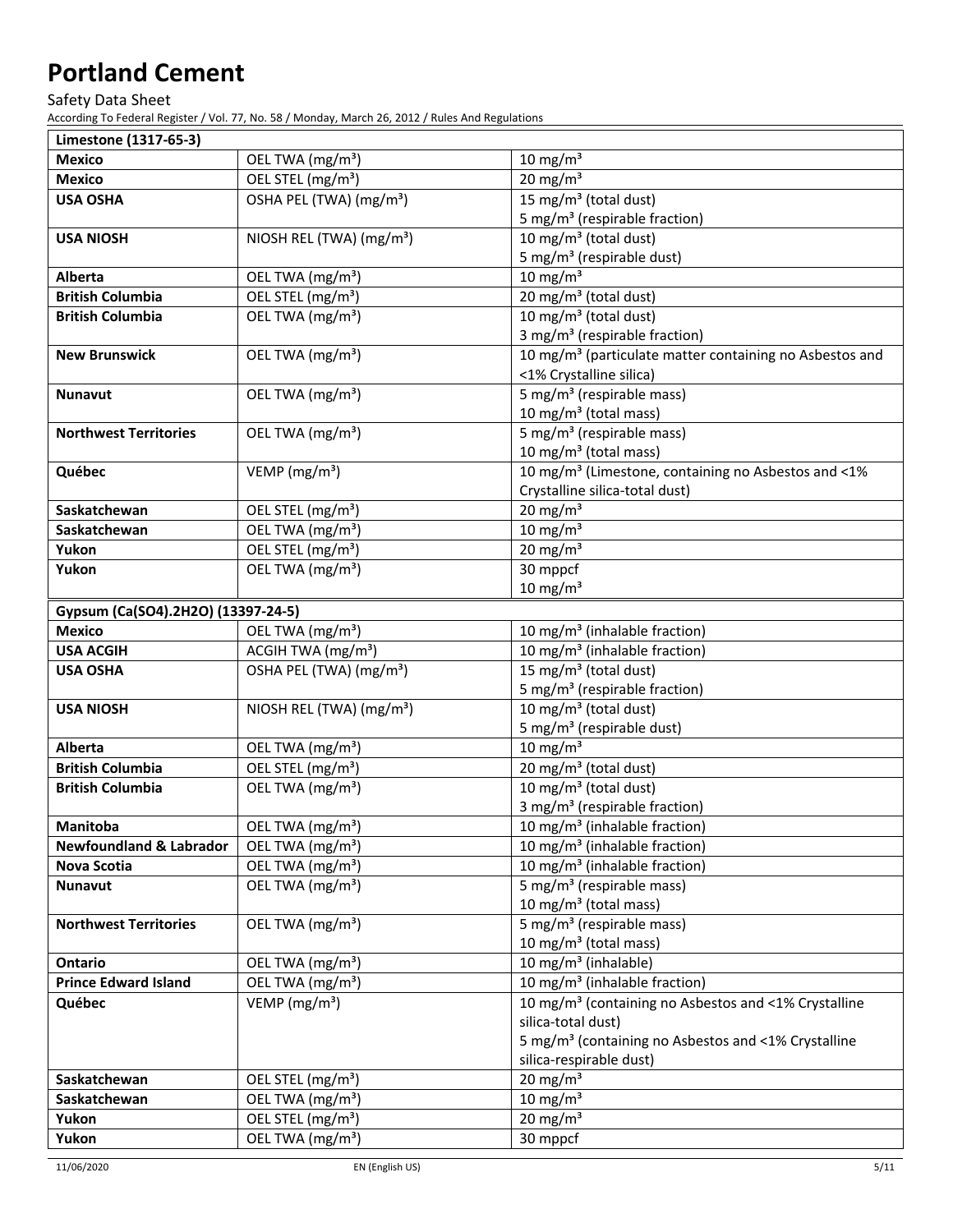Safety Data Sheet

According To Federal Register / Vol. 77, No. 58 / Monday, March 26, 2012 / Rules And Regulations

|                                    |                                      | $10 \text{ mg/m}^3$                                                       |
|------------------------------------|--------------------------------------|---------------------------------------------------------------------------|
| Quartz (14808-60-7)                |                                      |                                                                           |
| <b>Mexico</b>                      | OEL TWA (mg/m <sup>3</sup> )         | 0.1 mg/m <sup>3</sup> (respirable fraction)                               |
| <b>USA ACGIH</b>                   | ACGIH TWA (mg/m <sup>3</sup> )       | 0.025 mg/m <sup>3</sup> (respirable fraction)                             |
| <b>USA ACGIH</b>                   | <b>ACGIH chemical category</b>       | A2 - Suspected Human Carcinogen                                           |
| <b>USA OSHA</b>                    | OSHA PEL (STEL) (mg/m <sup>3</sup> ) | 250 mppcf/%SiO <sub>2</sub> +5, 10mg/m <sup>3</sup> /%SiO <sub>2</sub> +2 |
| <b>USA NIOSH</b>                   | NIOSH REL (TWA) (mg/m <sup>3</sup> ) | 0.05 mg/m <sup>3</sup> (respirable dust)                                  |
| <b>USA IDLH</b>                    | US IDLH $(mg/m3)$                    | 50 mg/m <sup>3</sup> (respirable dust)                                    |
| Alberta                            | OEL TWA (mg/m <sup>3</sup> )         | 0.025 mg/m <sup>3</sup> (respirable particulate)                          |
| <b>British Columbia</b>            | OEL TWA (mg/m <sup>3</sup> )         | 0.025 mg/m <sup>3</sup> (respirable)                                      |
| Manitoba                           | OEL TWA (mg/m <sup>3</sup> )         | $0.025$ mg/m <sup>3</sup> (respirable fraction)                           |
| <b>New Brunswick</b>               | OEL TWA (mg/m <sup>3</sup> )         | 0.1 mg/m <sup>3</sup> (respirable fraction)                               |
| <b>Newfoundland &amp; Labrador</b> | OEL TWA (mg/m <sup>3</sup> )         | 0.025 mg/m <sup>3</sup> (respirable fraction)                             |
| <b>Nova Scotia</b>                 | OEL TWA (mg/m <sup>3</sup> )         | 0.025 mg/m <sup>3</sup> (respirable fraction)                             |
| Nunavut                            | OEL TWA (mg/m <sup>3</sup> )         | $0.1 \text{ mg/m}^3$ (respirable mass)                                    |
|                                    |                                      | $0.3 \text{ mg/m}^3$ (total mass)                                         |
| <b>Northwest Territories</b>       | OEL TWA (mg/m <sup>3</sup> )         | 0.1 mg/m <sup>3</sup> (respirable mass)                                   |
|                                    |                                      | 0.3 mg/m <sup>3</sup> (total mass)                                        |
| <b>Ontario</b>                     | OEL TWA (mg/m <sup>3</sup> )         | 0.10 mg/m <sup>3</sup> (designated substances regulation-respirable)      |
| <b>Prince Edward Island</b>        | OEL TWA (mg/m <sup>3</sup> )         | 0.025 mg/m <sup>3</sup> (respirable fraction)                             |
| Québec                             | VEMP ( $mg/m3$ )                     | 0.1 mg/m <sup>3</sup> (respirable dust)                                   |
| Saskatchewan                       | OEL TWA (mg/m <sup>3</sup> )         | 0.05 mg/m <sup>3</sup> (respirable fraction)                              |
| Yukon                              | OEL TWA (mg/m <sup>3</sup> )         | 300 particle/mL                                                           |
| Chromium, ion (Cr 6+) (18540-29-9) |                                      |                                                                           |
| <b>USA OSHA</b>                    | OSHA PEL (TWA) (mg/m <sup>3</sup> )  | $5 \mu g/m^3$                                                             |
| <b>Calcium oxide (1305-78-8)</b>   |                                      |                                                                           |
| <b>Mexico</b>                      | OEL TWA (mg/m <sup>3</sup> )         | $2 \text{ mg/m}^3$                                                        |
| <b>USA ACGIH</b>                   | ACGIH TWA (mg/m <sup>3</sup> )       | $2 \text{ mg/m}^3$                                                        |
| <b>USA OSHA</b>                    | OSHA PEL (TWA) (mg/m <sup>3</sup> )  | 5 mg/ $m3$                                                                |
| <b>USA NIOSH</b>                   | NIOSH REL (TWA) (mg/m <sup>3</sup> ) | $2 \text{ mg/m}^3$                                                        |
| <b>USA IDLH</b>                    | US IDLH $(mg/m3)$                    | 25 mg/ $m3$                                                               |
| Alberta                            | OEL TWA (mg/m <sup>3</sup> )         | $2 \text{ mg/m}^3$                                                        |
| <b>British Columbia</b>            | OEL TWA (mg/m <sup>3</sup> )         | $2$ mg/m <sup>3</sup>                                                     |
| Manitoba                           | OEL TWA (mg/m <sup>3</sup> )         | $2 \text{ mg/m}^3$                                                        |
| <b>New Brunswick</b>               | OEL TWA (mg/m <sup>3</sup> )         | $2 \text{ mg/m}^3$                                                        |
| <b>Newfoundland &amp; Labrador</b> | OEL TWA (mg/m <sup>3</sup> )         | 2 mg/ $m3$                                                                |
| <b>Nova Scotia</b>                 | OEL TWA (mg/m <sup>3</sup> )         | 2 mg/ $m3$                                                                |
| Nunavut                            | OEL STEL (mg/m <sup>3</sup> )        | 4 mg/ $m3$                                                                |
| <b>Nunavut</b>                     | OEL TWA (mg/m <sup>3</sup> )         | 2 mg/ $m3$                                                                |
| <b>Northwest Territories</b>       | OEL STEL (mg/m <sup>3</sup> )        | 4 mg/ $m3$                                                                |
| <b>Northwest Territories</b>       | OEL TWA (mg/m <sup>3</sup> )         | 2 mg/ $m3$                                                                |
| Ontario                            | OEL TWA (mg/m <sup>3</sup> )         | 2 mg/ $m3$                                                                |
| <b>Prince Edward Island</b>        | OEL TWA (mg/m <sup>3</sup> )         | 2 mg/ $m3$                                                                |
| Québec                             | VEMP ( $mg/m3$ )                     | 2 mg/ $m3$                                                                |
| Saskatchewan                       | OEL STEL (mg/m <sup>3</sup> )        | 4 mg/ $m3$                                                                |
| Saskatchewan                       | OEL TWA (mg/m <sup>3</sup> )         | 2 mg/ $m3$                                                                |
| Yukon                              | OEL STEL (mg/m <sup>3</sup> )        | 4 mg/ $m3$                                                                |
| Yukon                              | OEL TWA (mg/m <sup>3</sup> )         | 2 mg/ $m3$                                                                |

### **Exposure Controls**

**Appropriate Engineering Controls:** Ensure adequate ventilation, especially in confined areas. Clean water should always be readily available for skin and (emergency) eye washing. Ensure all national/local regulations are observed.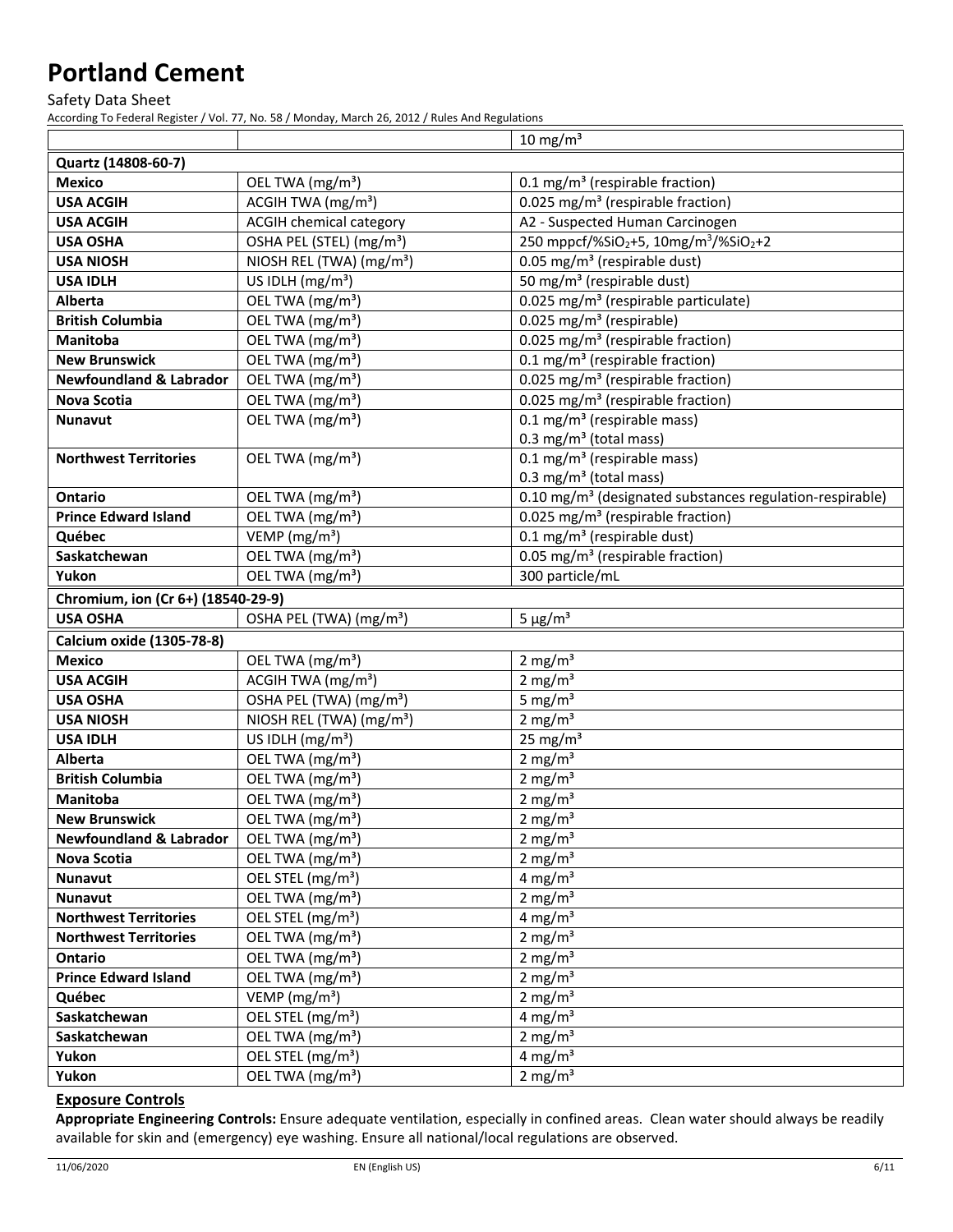Safety Data Sheet

According To Federal Register / Vol. 77, No. 58 / Monday, March 26, 2012 / Rules And Regulations

**Personal Protective Equipment:** Protective goggles or safety glasses. Gloves. Protective clothing. Dust formation: dust mask.



**Materials for Protective Clothing:** Wear suitable materials and fabrics.

**Hand Protection:** Wear protective gloves.

**Eye Protection:** Goggles or safety glasses.

**Skin and Body Protection:** Wear suitable protective clothing.

**Respiratory Protection:** Respiratory Protection: Use properly fitted, particulate filter respirator

complying with an approved standard (NIOSH/MSHA), if a risk assessment indicates this is necessary.

Respirator selection must be based on known or anticipated exposure levels, the hazards of the product, and assigned protection factor of the selected respirator.

**Environmental Exposure Controls:** Do not allow the product to be released into the environment. **Consumer Exposure Controls:** Do not eat, drink or smoke during use.

# **SECTION 9: PHYSICAL AND CHEMICAL PROPERTIES**

**Information on Basic Physical and Chemical Properties**

| <b>Physical State</b>                                    | Solid                                                                 |
|----------------------------------------------------------|-----------------------------------------------------------------------|
| Appearance                                               | Not available                                                         |
| Odor                                                     | Odorless                                                              |
| <b>Odor Threshold</b>                                    | Not available                                                         |
| рH                                                       | $-$ >11.5 (in water)                                                  |
| <b>Evaporation Rate</b>                                  | Not available                                                         |
| <b>Melting Point</b>                                     | Not available                                                         |
| <b>Freezing Point</b>                                    | Not available                                                         |
| <b>Boiling Point</b>                                     | > 1000 °C (1832 °F)                                                   |
| <b>Flash Point</b>                                       | Not available                                                         |
| <b>Auto-ignition Temperature</b>                         | Not available                                                         |
| <b>Decomposition Temperature</b>                         | Not available                                                         |
| Flammability (solid, gas)                                | Not available                                                         |
| <b>Lower Flammable Limit</b>                             | Not available                                                         |
| <b>Upper Flammable Limit</b>                             | Not available                                                         |
| <b>Vapor Pressure</b>                                    | Not available                                                         |
| <b>Relative Vapor Density at 20 °C</b>                   | Not available                                                         |
| <b>Relative Density</b>                                  | Not available                                                         |
| <b>Specific Gravity</b>                                  | $3.00 - 3.15$                                                         |
| Solubility                                               | Water: 0.1 - 1 % Slightly soluble                                     |
| <b>Partition Coefficient: N-Octanol/Water</b>            | Not available                                                         |
| <b>Viscosity</b>                                         | Not available                                                         |
| <b>Explosion Data - Sensitivity to Mechanical Impact</b> | Not expected to present an explosion hazard due to mechanical impact. |
| <b>Explosion Data - Sensitivity to Static Discharge</b>  | Not expected to present an explosion hazard due to static discharge.  |
|                                                          |                                                                       |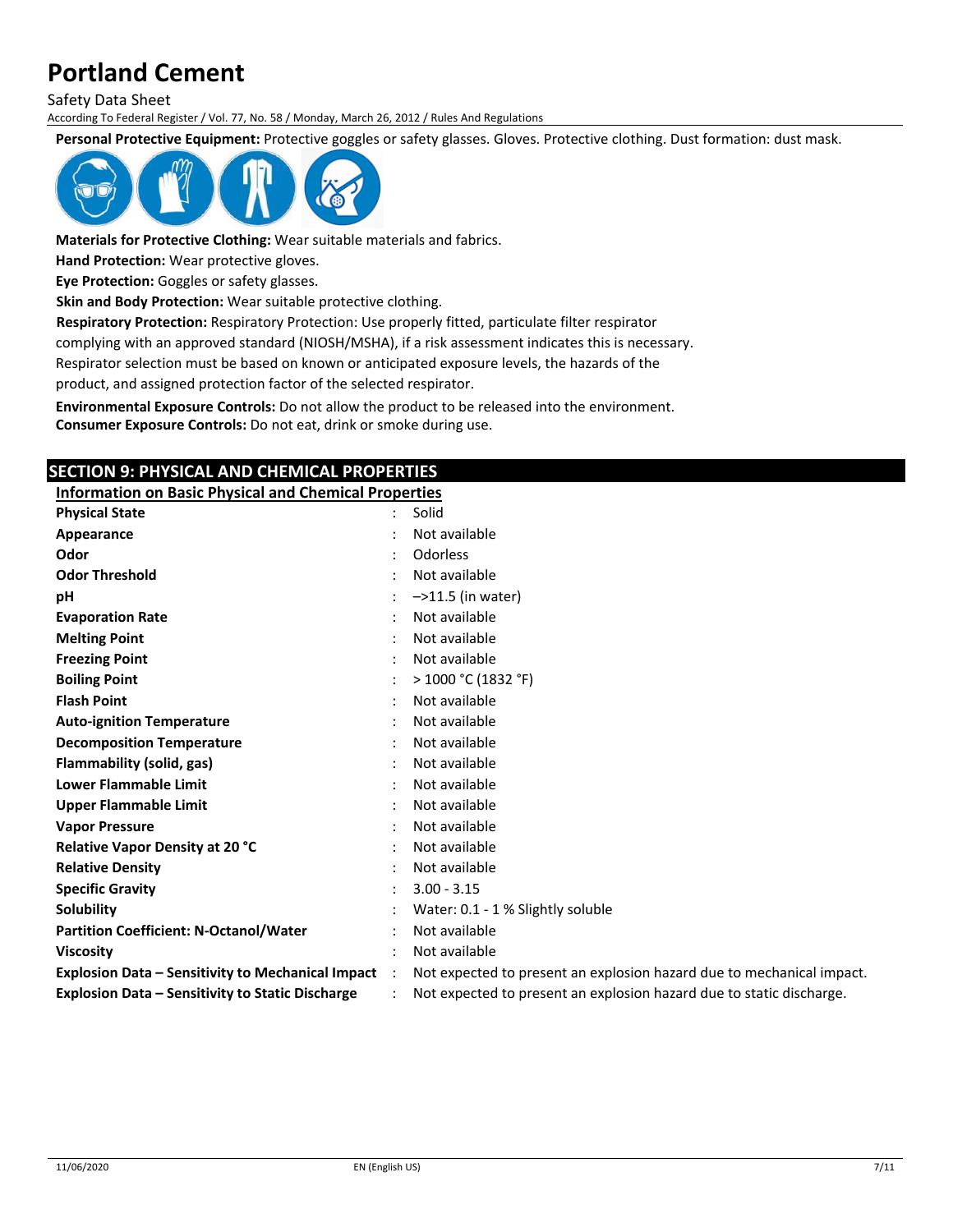Safety Data Sheet

According To Federal Register / Vol. 77, No. 58 / Monday, March 26, 2012 / Rules And Regulations

#### **SECTION 10: STABILITY AND REACTIVITY**

**Reactivity:** Reacts slowly with water forming hydrated compounds, releasing heat and producing a strong alkaline solution until reaction is substantially complete.

**Chemical Stability:** Stable under recommended handling and storage conditions (see section 7).

**Possibility of Hazardous Reactions:** Hazardous polymerization will not occur.

**Conditions to Avoid:** Incompatible materials.

**Incompatible Materials:** Strong acids, strong bases, strong oxidizers. Contact of dust with strong oxidizers may cause fire or explosion. Wet cement and cement clinker is alkaline and is incompatible with acids, ammonium salts and aluminum metal. Cement dissolves in hydrofluoric acid, producing corrosive silicon tetrafluoride gas. Cement reacts with water to form silicates and calcium hydroxide. Silicates react with powerful oxidizers such as fluorine, boron trifluoride, chlorine trifluoride, manganese trifluoride, and oxygen difluoride.

**Hazardous Decomposition Products:** Under normal conditions of storage and use, hazardous decomposition products should not be produced.

### **SECTION 11: TOXICOLOGICAL INFORMATION**

## **Information on Toxicological Effects ‐ Product**

**Acute Toxicity:** Not classified

**LD50 and LC50 Data:** Not available

**Skin Corrosion/Irritation:** Causes skin irritation.

**pH:** >11.5 (in water)

**Serious Eye Damage/Irritation:** Causes serious eye damage.

**pH:** >11.5 (in water)

**Respiratory or Skin Sensitization:** May cause an allergic skin reaction.

**Germ Cell Mutagenicity:** Not classified

**Teratogenicity:** Not classified

**Carcinogenicity:** Not classified

**Specific Target Organ Toxicity (Repeated Exposure):** Not classified

**Reproductive Toxicity:** Not classified

**Specific Target Organ Toxicity (Single Exposure):** May cause respiratory irritation.

**Aspiration Hazard:** Not classified

**Symptoms/Injuries After Inhalation:** May cause respiratory irritation.

**Symptoms/Injuries After Skin Contact:** May cause an allergic skin reaction. Causes skin irritation. Symptoms may include: Redness, pain, swelling, itching, burning, dryness, and dermatitis.

**Symptoms/Injuries After Eye Contact:** Causes serious eye damage. Symptoms may include: Redness. Pain. Blurred vision. Severe burns.

**Symptoms/Injuries After Ingestion:** Ingestion is likely to be harmful or have adverse effects.

**Chronic Symptoms:** Repeated or prolonged inhalation of dust may lead to chronic respiratory irritation. If sensitized to hexavalent chromium, a severe allergic dermal reaction may occur when subsequently exposed to very low levels.

# **Information on Toxicological Effects ‐ Ingredient(s)**

**LD50 and LC50 Data:**

| Quartz (14808-60-7)                              |                                               |
|--------------------------------------------------|-----------------------------------------------|
| LD50 Oral Rat                                    | $>$ 5000 mg/kg                                |
| <b>LD50 Dermal Rat</b>                           | > 5000 mg/kg                                  |
| Calcium oxide (1305-78-8)                        |                                               |
| LD50 Oral Rat                                    | $>$ 2000 mg/kg                                |
| <b>LD50 Dermal Rabbit</b>                        | $>$ 2500 mg/kg                                |
| Quartz (14808-60-7)                              |                                               |
| <b>IARC Group</b>                                |                                               |
| <b>National Toxicology Program (NTP) Status</b>  | Known Human Carcinogens.                      |
| <b>OSHA Hazard Communication Carcinogen List</b> | In OSHA Hazard Communication Carcinogen list. |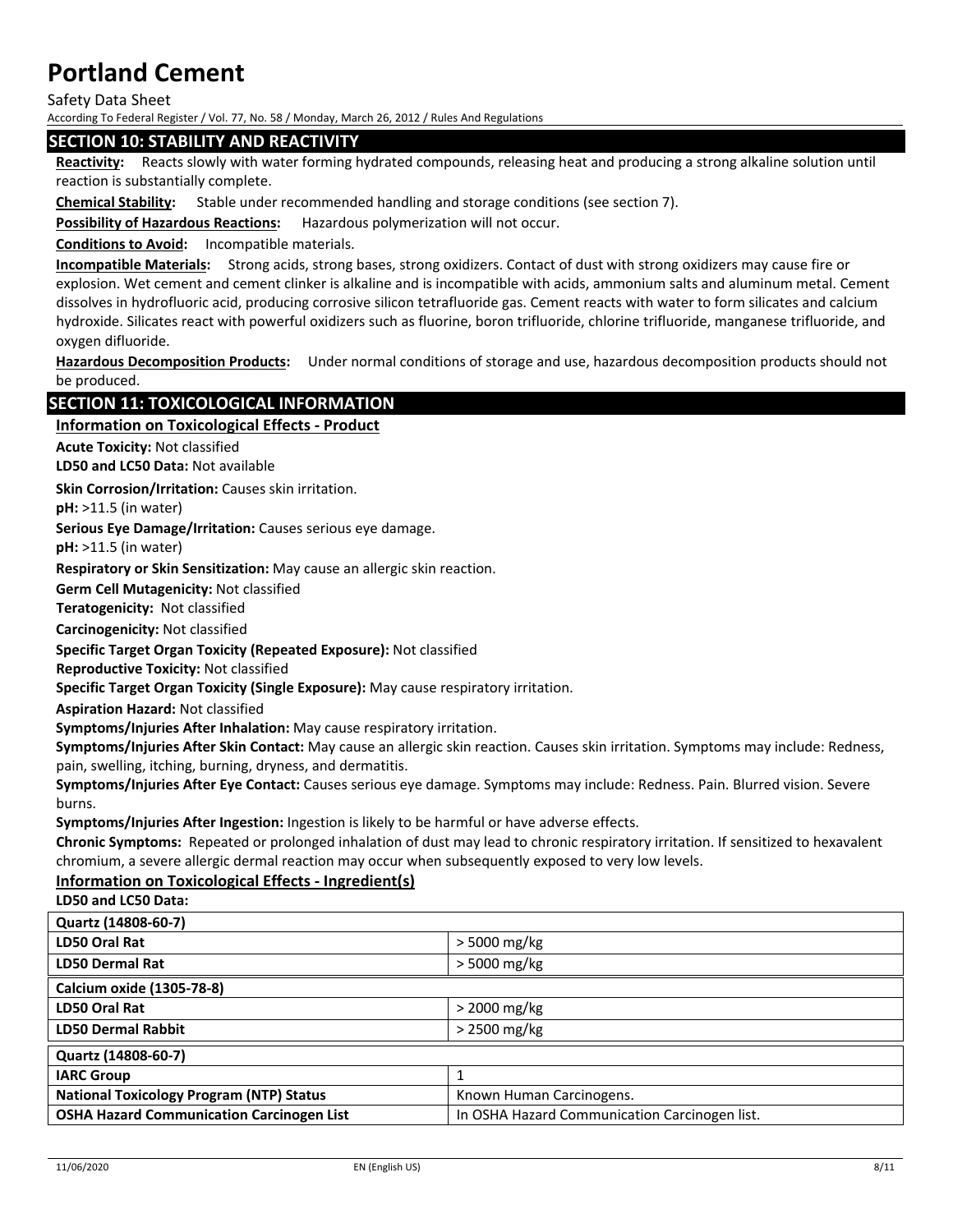#### Safety Data Sheet

According To Federal Register / Vol. 77, No. 58 / Monday, March 26, 2012 / Rules And Regulations

| Chromium, ion (Cr 6+) (18540-29-9)                 |                                                 |
|----------------------------------------------------|-------------------------------------------------|
| <b>IARC Group</b>                                  |                                                 |
| <b>OSHA Hazard Communication Carcinogen List</b>   | In OSHA Hazard Communication Carcinogen list.   |
| <b>OSHA Specifically Regulated Carcinogen List</b> | In OSHA Specifically Regulated Carcinogen list. |

### **SECTION 12: ECOLOGICAL INFORMATION**

**Toxicity No additional information available**

| Chromium, ion (Cr 6+) (18540-29-9)          |                                                                     |
|---------------------------------------------|---------------------------------------------------------------------|
| LC50 Fish 1                                 | 36.2 mg/l (Exposure time: 96 h - Species: Pimephales promelas)      |
| <b>LC 50 Fish 2</b>                         | 7.6 mg/l (Exposure time: 96 h - Species: Oncorhynchus mykiss)       |
| Calcium oxide (1305-78-8)                   |                                                                     |
| LC50 Fish 1                                 | 1070 mg/l (Exposure time: 96 h - Species: Cyprinus carpio [static]) |
| Persistence and Degradability Not available |                                                                     |

#### **Bioaccumulative Potential**

**Calcium oxide (1305‐78‐8)**

**BCF Fish 1** (no bioaccumulation)

**Mobility in Soil** Not available

**Other Adverse Effects**

**Other Information:** Avoid release to the environment.

#### **SECTION 13: DISPOSAL CONSIDERATIONS**

**Waste Disposal Recommendations:** Dispose of waste material in accordance with all local, regional, national, provincial, territorial and international regulations.

**Ecology – Waste Materials:** Avoid release to the environment.

# **SECTION 14: TRANSPORT INFORMATION**

| In Accordance with DOT  | Not regulated for transport |
|-------------------------|-----------------------------|
| In Accordance with IMDG | Not regulated for transport |
| In Accordance with IATA | Not regulated for transport |
| In Accordance with TDG  | Not regulated for transport |

# **SECTION 15: REGULATORY INFORMATION**

**US Federal Regulations**

**Portland Cement**

| Portiand Cement                                                           |                                 |  |
|---------------------------------------------------------------------------|---------------------------------|--|
| <b>SARA Section 311/312 Hazard Classes</b>                                | Immediate (acute) health hazard |  |
|                                                                           | Delayed (chronic) health hazard |  |
| Cement, portland, chemicals (65997-15-1)                                  |                                 |  |
| Listed on the United States TSCA (Toxic Substances Control Act) inventory |                                 |  |
| <b>SARA Section 311/312 Hazard Classes</b>                                | Immediate (acute) health hazard |  |
| Limestone (1317-65-3)                                                     |                                 |  |
| Listed on the United States TSCA (Toxic Substances Control Act) inventory |                                 |  |
| Quartz (14808-60-7)                                                       |                                 |  |
| Listed on the United States TSCA (Toxic Substances Control Act) inventory |                                 |  |
| <b>SARA Section 311/312 Hazard Classes</b>                                | Immediate (acute) health hazard |  |
|                                                                           | Delayed (chronic) health hazard |  |
| Calcium oxide (1305-78-8)                                                 |                                 |  |
| Listed on the United States TSCA (Toxic Substances Control Act) inventory |                                 |  |
| <b>SARA Section 311/312 Hazard Classes</b>                                | Immediate (acute) health hazard |  |
|                                                                           |                                 |  |

#### **US State Regulations**

| Quartz (14808-60-7)                                   |                                                                  |
|-------------------------------------------------------|------------------------------------------------------------------|
| U.S. - California - Proposition 65 - Carcinogens List | l WARNING: This product contains chemicals known to the State of |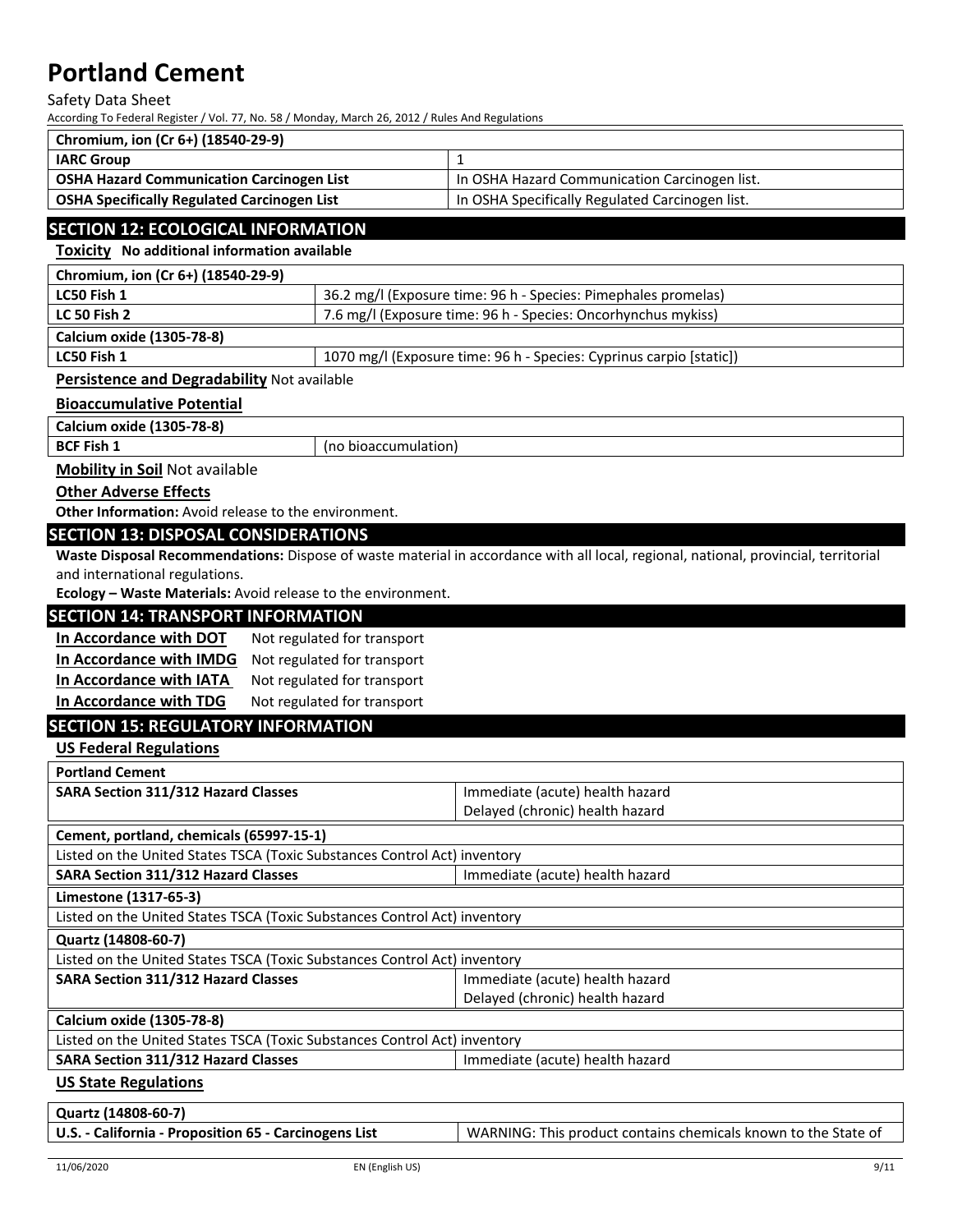Safety Data Sheet

According To Federal Register / Vol. 77, No. 58 / Monday, March 26, 2012 / Rules And Regulations

|                                                                       | California to cause cancer. |
|-----------------------------------------------------------------------|-----------------------------|
| Cement, portland, chemicals (65997-15-1)                              |                             |
| U.S. - Massachusetts - Right To Know List                             |                             |
| U.S. - New Jersey - Right to Know Hazardous Substance List            |                             |
| U.S. - Pennsylvania - RTK (Right to Know) List                        |                             |
| Limestone (1317-65-3)                                                 |                             |
| U.S. - Massachusetts - Right To Know List                             |                             |
| U.S. - New Jersey - Right to Know Hazardous Substance List            |                             |
| U.S. - Pennsylvania - RTK (Right to Know) List                        |                             |
| Gypsum (Ca(SO4).2H2O) (13397-24-5)                                    |                             |
| U.S. - New Jersey - Right to Know Hazardous Substance List            |                             |
| U.S. - Pennsylvania - RTK (Right to Know) List                        |                             |
| Quartz (14808-60-7)                                                   |                             |
| U.S. - Massachusetts - Right To Know List                             |                             |
| U.S. - New Jersey - Right to Know Hazardous Substance List            |                             |
| U.S. - Pennsylvania - RTK (Right to Know) List                        |                             |
| Chromium, ion (Cr 6+) (18540-29-9)                                    |                             |
| U.S. - Pennsylvania - RTK (Right to Know) - Environmental Hazard List |                             |
| U.S. - Pennsylvania - RTK (Right to Know) List                        |                             |
| <b>Calcium oxide (1305-78-8)</b>                                      |                             |
| U.S. - Massachusetts - Right To Know List                             |                             |
| U.S. - New Jersey - Right to Know Hazardous Substance List            |                             |
| U.S. - Pennsylvania - RTK (Right to Know) List                        |                             |

# **Canadian Regulations**

| <b>Portland Cement</b>                                     |                                                                                    |  |
|------------------------------------------------------------|------------------------------------------------------------------------------------|--|
| <b>WHMIS Classification</b>                                | Class D Division 2 Subdivision A - Very toxic material causing other toxic effects |  |
|                                                            | Class D Division 2 Subdivision B - Toxic material causing other toxic effects      |  |
|                                                            |                                                                                    |  |
| Cement, portland, chemicals (65997-15-1)                   |                                                                                    |  |
| Listed on the Canadian DSL (Domestic Substances List)      |                                                                                    |  |
| Listed on the Canadian IDL (Ingredient Disclosure List)    |                                                                                    |  |
| <b>WHMIS Classification</b>                                | Class E - Corrosive Material                                                       |  |
|                                                            | Class D Division 2 Subdivision B - Toxic material causing other toxic effects      |  |
| Limestone (1317-65-3)                                      |                                                                                    |  |
| Listed on the Canadian NDSL (Non-Domestic Substances List) |                                                                                    |  |
| <b>WHMIS Classification</b>                                | Uncontrolled product according to WHMIS classification criteria                    |  |
| Quartz (14808-60-7)                                        |                                                                                    |  |
| Listed on the Canadian DSL (Domestic Substances List)      |                                                                                    |  |
| Listed on the Canadian IDL (Ingredient Disclosure List)    |                                                                                    |  |
| <b>IDL Concentration 1%</b>                                |                                                                                    |  |
| <b>WHMIS Classification</b>                                | Class D Division 2 Subdivision A - Very toxic material causing other toxic effects |  |
|                                                            | Class D Division 2 Subdivision B - Toxic material causing other toxic effects      |  |
| Chromium, ion (Cr 6+) (18540-29-9)                         |                                                                                    |  |
| <b>WHMIS Classification</b>                                | Class D Division 2 Subdivision A - Very toxic material causing other toxic effects |  |
|                                                            | Class D Division 2 Subdivision B - Toxic material causing other toxic effects      |  |